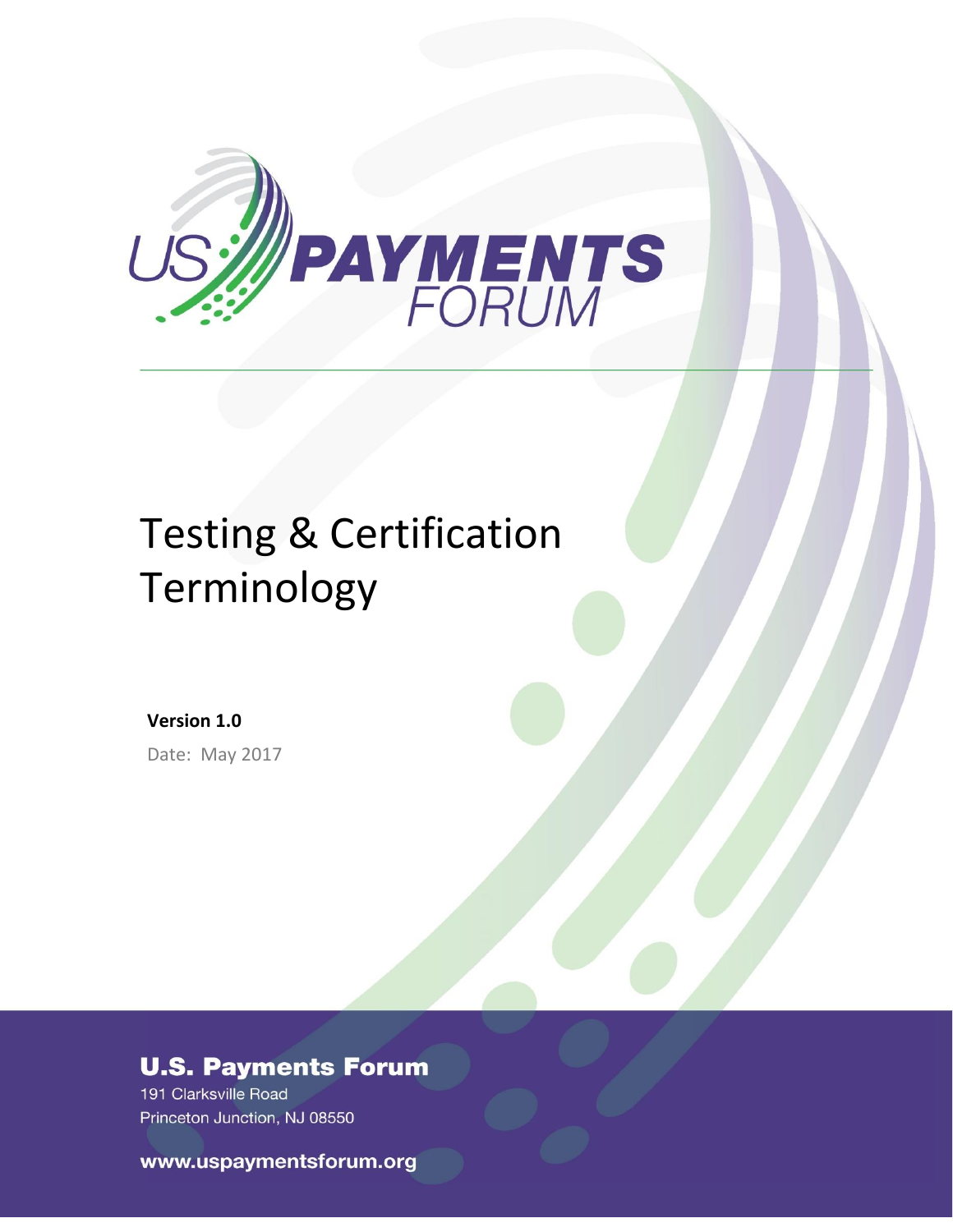

## **About the U.S. Payments Forum**

The U.S. Payments Forum, formerly the EMV Migration Forum, is a cross-industry body focused on supporting the introduction and implementation of EMV chip and other new and emerging technologies that protect the security of, and enhance opportunities for payment transactions within the United States. The Forum is the only non-profit organization whose membership includes the entire payments ecosystem, ensuring that all stakeholders have the opportunity to coordinate, cooperate on, and have a voice in the future of the U.S. payments industry. Additional information can be found at [http://www.uspaymentsforum.org.](http://www.uspaymentsforum.org/)

EMV is a trademark owned by EMVCo LLC.

Copyright ©2017 U.S. Payments Forum and Smart Card Alliance. All rights reserved. The U.S. Payments Forum has used best efforts to ensure, but cannot guarantee, that the information described in this document is accurate as of the publication date. The U.S. Payments Forum disclaims all warranties as to the accuracy, completeness or adequacy of information in this document. Comments or recommendations for edits or additions to this document should be submitted to: [transaction](mailto:transaction-speed@uspaymentsforum.org)[speed@uspaymentsforum.org.](mailto:transaction-speed@uspaymentsforum.org)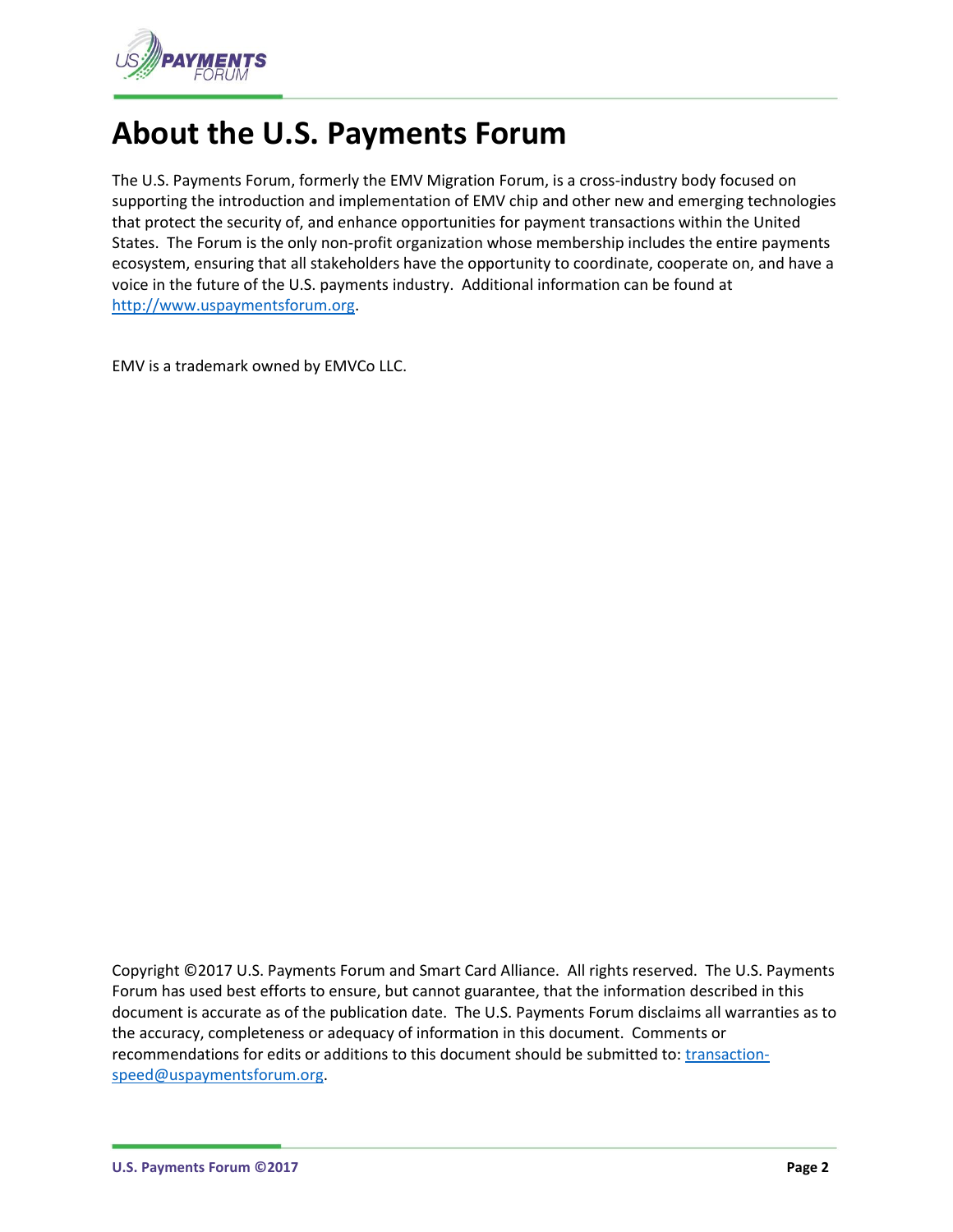

#### Table of Contents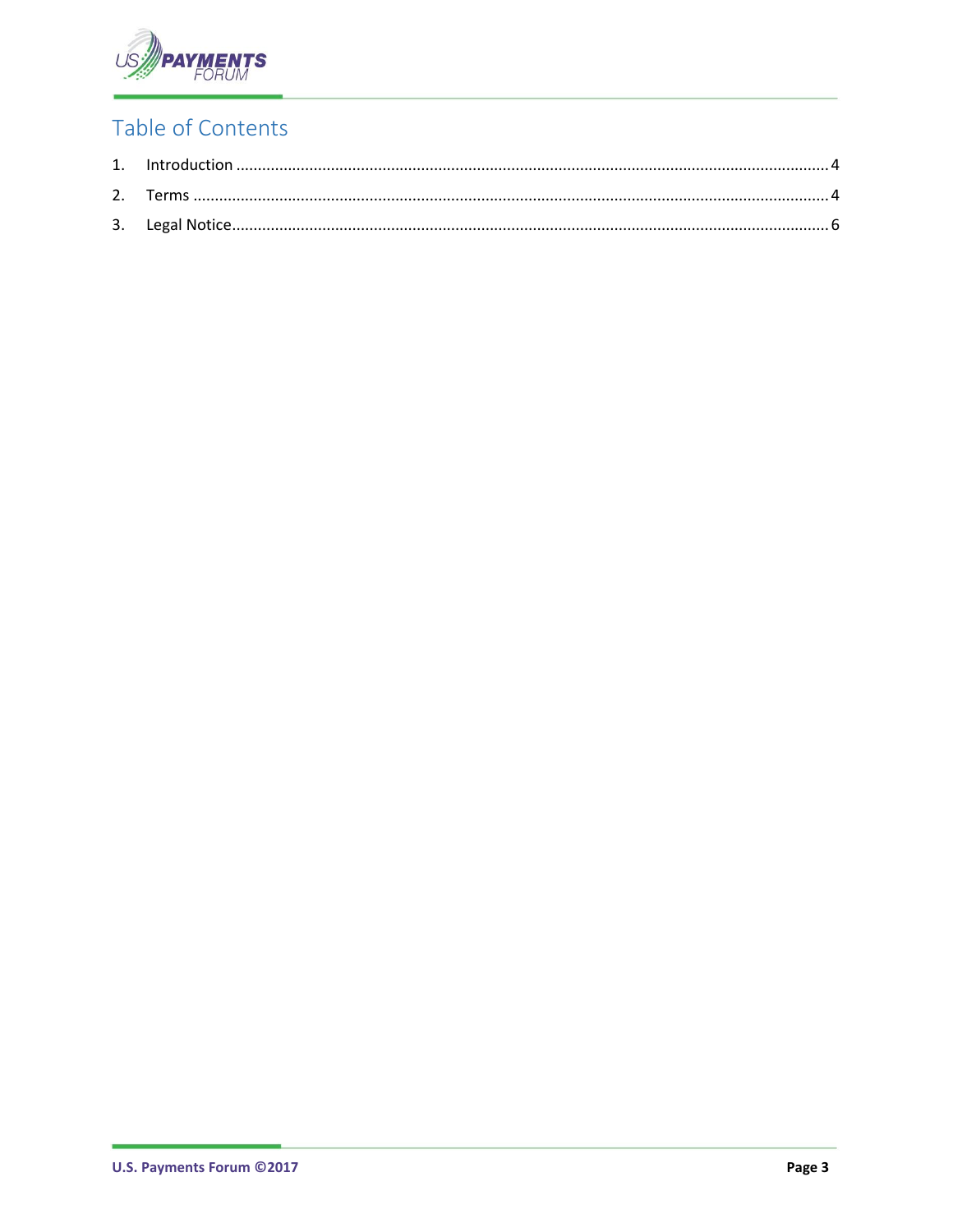

#### <span id="page-3-0"></span>**1. Introduction**

This document defines field descriptions used commonly in acquirer testing and certification forms.

#### <span id="page-3-1"></span>**2. Terms**

| <b>Term Used</b>                                         | <b>Description/Comment</b>                                                                                                                                                                                                                                                                                         |
|----------------------------------------------------------|--------------------------------------------------------------------------------------------------------------------------------------------------------------------------------------------------------------------------------------------------------------------------------------------------------------------|
| <b>Combined Reader</b>                                   | The combined reader has a single slot used to insert both chip and<br>magnetic stripe-only cards. Combined readers can select chip or<br>magnetic stripe technology without the cardholder or merchant<br>taking any action.                                                                                       |
| <b>Session Management Supported</b>                      | The process of keeping track of activity across the entire<br>transaction - potentially from the point at which the POS 'wakes<br>up' and knows a purchase is being made until a final receipt is<br>generated. Using sessions has some implications for the way<br>technical fallback transactions are processed. |
| <b>External PIN Pad</b>                                  | The POS terminal interfaces with a PIN pad that is not integrated.<br>The external PIN pad may provide some, all, or none of the EMV<br>functionality.                                                                                                                                                             |
| PCI Approval Class                                       | As declared in the PCI-PTS Letter of Approval. The PCI Approval<br>Class is used to ensure that payment security device approvals<br>accurately describe today's ever-evolving designs.                                                                                                                            |
| Tag 9F35 (Terminal Type)                                 | Indicates the environment of the terminal, its communications<br>capability, and operational control (e.g., 21 - merchant attended<br>online only, 22 - merchant attended offline with online capability)                                                                                                          |
| Tag 9F33 (Terminal Capabilities)                         | Indicates the card data input, Cardholder Verification Method<br>(CVM), and security capabilities of the terminal. If quick<br>service/express-type transactions (no CVM required) are<br>supported, the type-approved configuration must be listed.                                                               |
| Tag 9F1A (Terminal Country<br>Code - ISO 3166)           | Identifies the country of the terminal, represented in accordance<br>with ISO standards. Country code for the U.S. is 840                                                                                                                                                                                          |
| Tag 5F2A (Transaction Currency<br>Code)                  | Identifies the currency of the transaction, represented in<br>accordance with ISO standards. Currency code for U.S. dollars is<br>840                                                                                                                                                                              |
| CDA Mode (This may be set<br>hardcoded in the software.) | Identifies the type of offline Card Authentication Method (CAM),<br>specifically for Combined Dynamic Data Authentication, that the<br>terminal supports. Value is 1, 2, 3 or 4. Terminals operating in<br>Mode 1 have the most secure configuration.                                                              |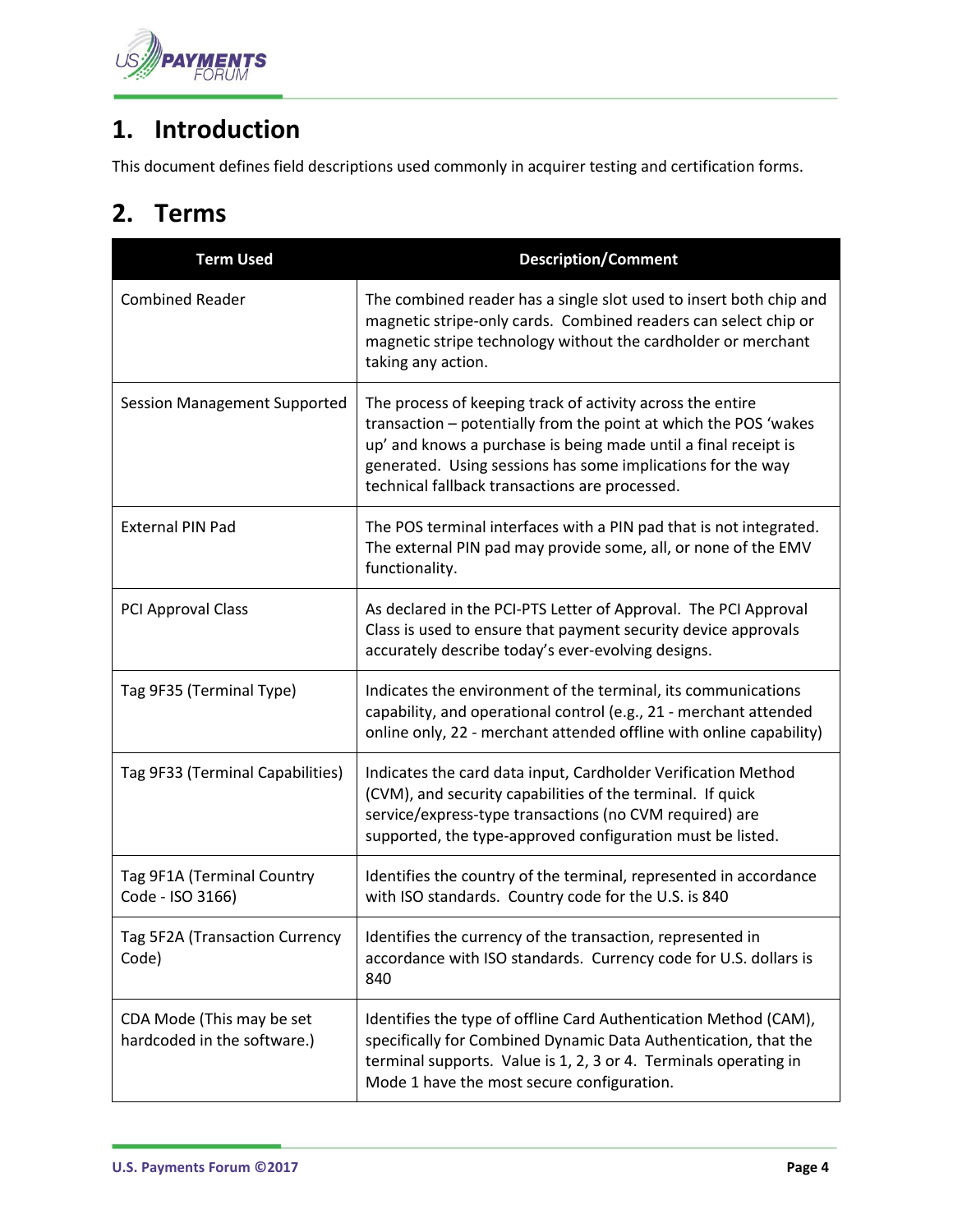

| <b>Term Used</b>                                              | <b>Description/Comment</b>                                                                                                                                                                                                                                                                                                            |
|---------------------------------------------------------------|---------------------------------------------------------------------------------------------------------------------------------------------------------------------------------------------------------------------------------------------------------------------------------------------------------------------------------------|
| PIN Management Transaction<br>Supported                       | Support for functions such as changing PINs.                                                                                                                                                                                                                                                                                          |
| <b>Cumulative Transaction</b><br>Checking                     | Cumulative transaction checking (amount) is performed through<br>card risk management. The card compares the accumulation of<br>transactions performed offline, including the current transaction,<br>to determine if the transaction should go online for authorization.                                                             |
| Fixed Amounts (i.e., \$5, \$10,<br>\$25)                      | Fixed amounts indicate a terminal can only perform transactions<br>for certain set amounts, such as at an ATM.                                                                                                                                                                                                                        |
| <b>Contactless Interface Maximum</b><br>Keyed-In Amount Value | Maximum of 12 digits with no comma, or dots. Last two digits are<br>considered as decimals.                                                                                                                                                                                                                                           |
| Floor Limit Value (9F1B)                                      | Indicates the floor limit in the terminal in conjunction with the AID.<br>The same value is used for contactless and contact transactions.                                                                                                                                                                                            |
| <b>CDA</b>                                                    | Combined Dynamic Data Authentication. A card authentication<br>technique used in online and offline chip transactions that<br>combines dynamic data authentication (DDA) functionality with<br>the application cryptogram used by the issuer to authenticate the<br>card. CDA is mandatory for offline-capable contactless terminals. |
| Terminal Risk Management Data<br>(Tag 9F1D - Hex 8 Bytes)     | Application-specific value used by the contactless card or payment<br>device for risk management purposes.                                                                                                                                                                                                                            |
| <b>Integrated Data Storage</b><br>Supported                   | Enables the reading and writing of data to be integrated with the<br>commands associated with a normal payment transaction. It<br>might be used with functions such as loyalty or ticketing which are<br>linked to the completion of the transaction.                                                                                 |
| Consumer Device Cardholder<br><b>Verification Supported</b>   | A mobile payment device may also support Consumer Device<br>Cardholder Verification Method (CDCVM) where a PIN or<br>biometric is validated by the device before a transaction is<br>completed.                                                                                                                                       |
| Transaction Limit (CDCVM)<br>Value                            | Maximum of 12 digits with no comma, or dots. Last two digits are<br>considered as decimals.                                                                                                                                                                                                                                           |
| <b>Mobile Confirmation Code</b><br>Supported                  | Terminal allows confirmation code as CVM and the application is<br>embedded in a mobile phone.                                                                                                                                                                                                                                        |
| <b>Receipt Printing Requests</b>                              | Some contactless devices are capable of printing receipts. By<br>selecting 'Yes,' it will include receipt requirements for tests that<br>have the option. If the device does not support receipts, then<br>select 'No.'                                                                                                               |